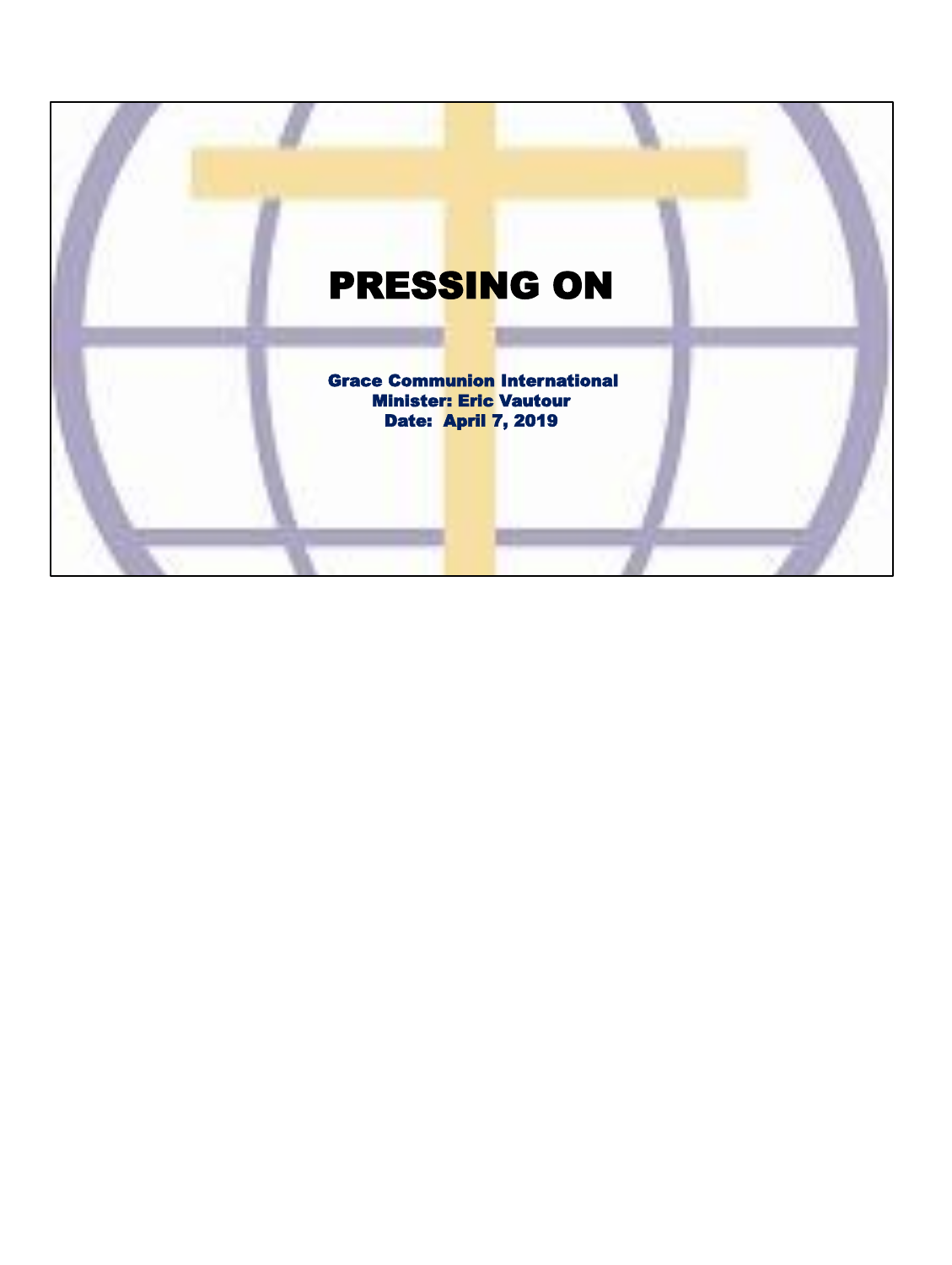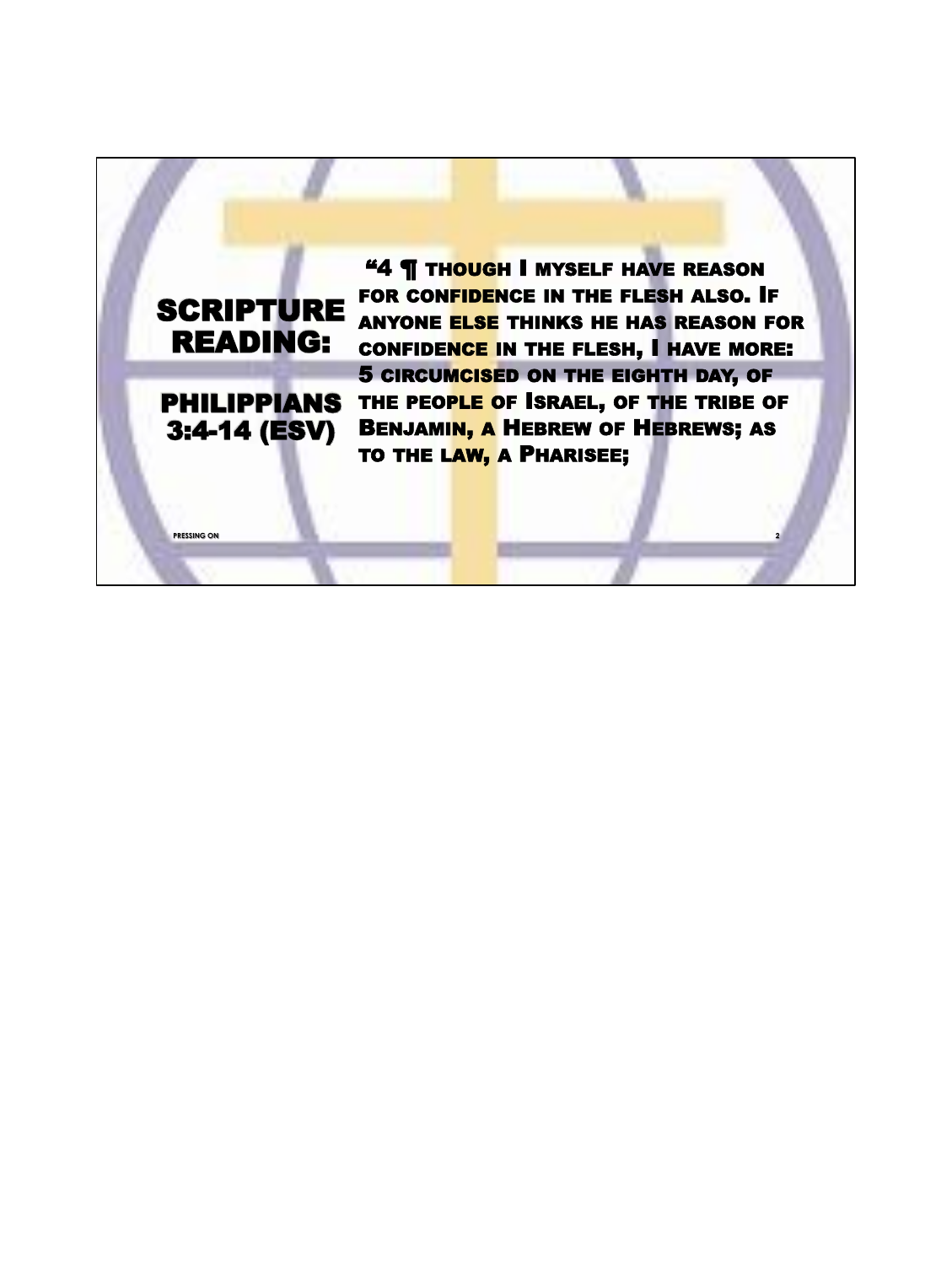6 AS TO ZEAL, A PERSECUTOR OF THE CHURCH; AS TO RIGHTEOUSNESS, UNDER THE LAW BLAMELESS. 7 BUT WHATEVER GAIN I HAD, I COUNTED AS LOSS FOR THE SAKE OF CHRIST. 8 INDEED, I COUNT EVERYTHING AS LOSS BECAUSE OF THE SURPASSING WORTH OF KNOWING CHRIST JESUS MY LORD. FOR HIS SAKE I HAVE SUFFERED THE LOSS OF ALL THINGS AND COUNT THEM AS RUBBISH, IN ORDER THAT I MAY GAIN CHRIST **9 T AND BE FOUND IN HIM, NOT HAVING A** RIGHTEOUSNESS OF MY OWN THAT COMES FROM THE LAW, BUT THAT WHICH COMES THROUGH FAITH IN CHRIST, THE RIGHTEOUSNESS FROM GOD THAT DEPENDS ON FAITH—

**PRESSING ON 3**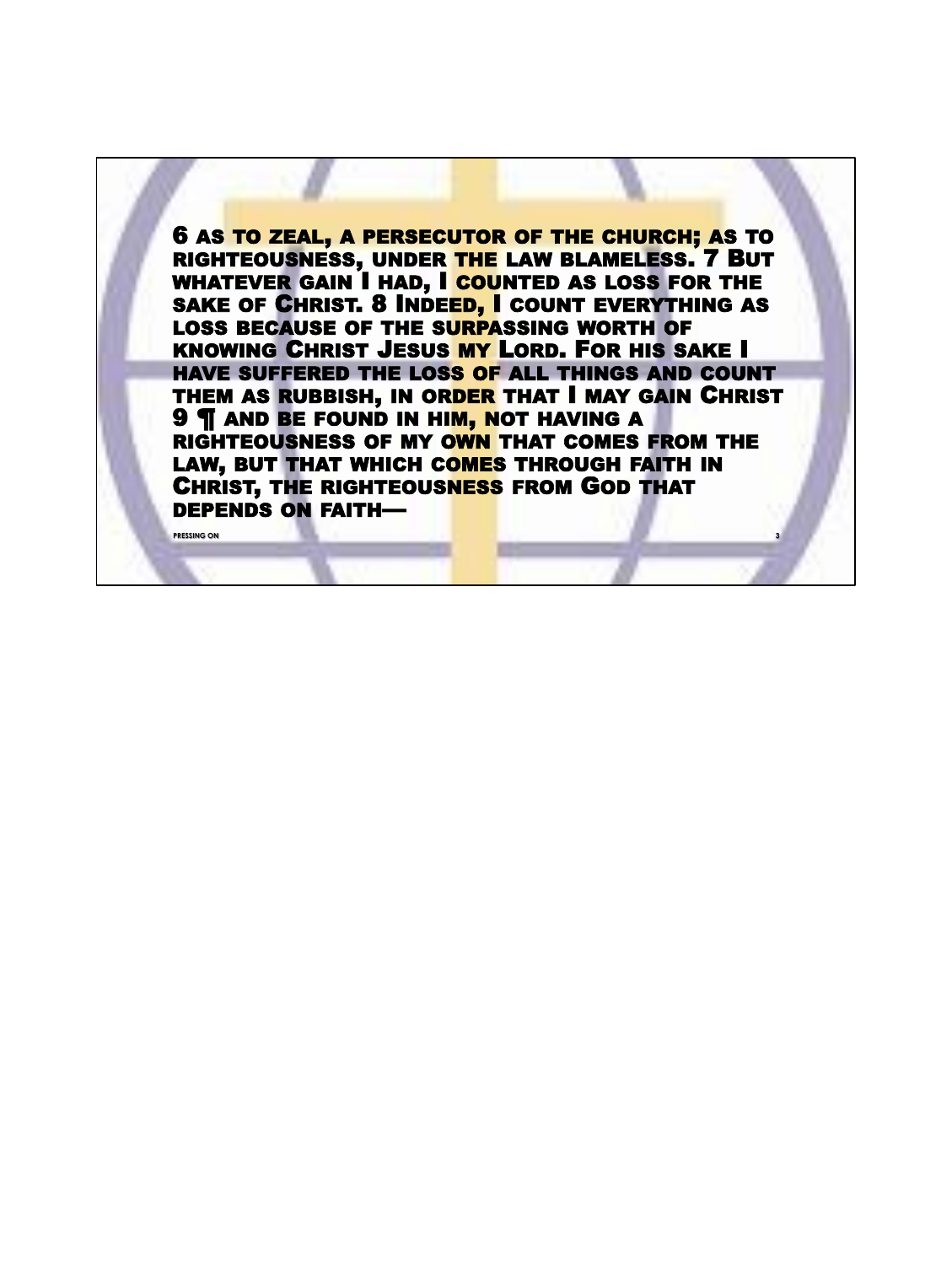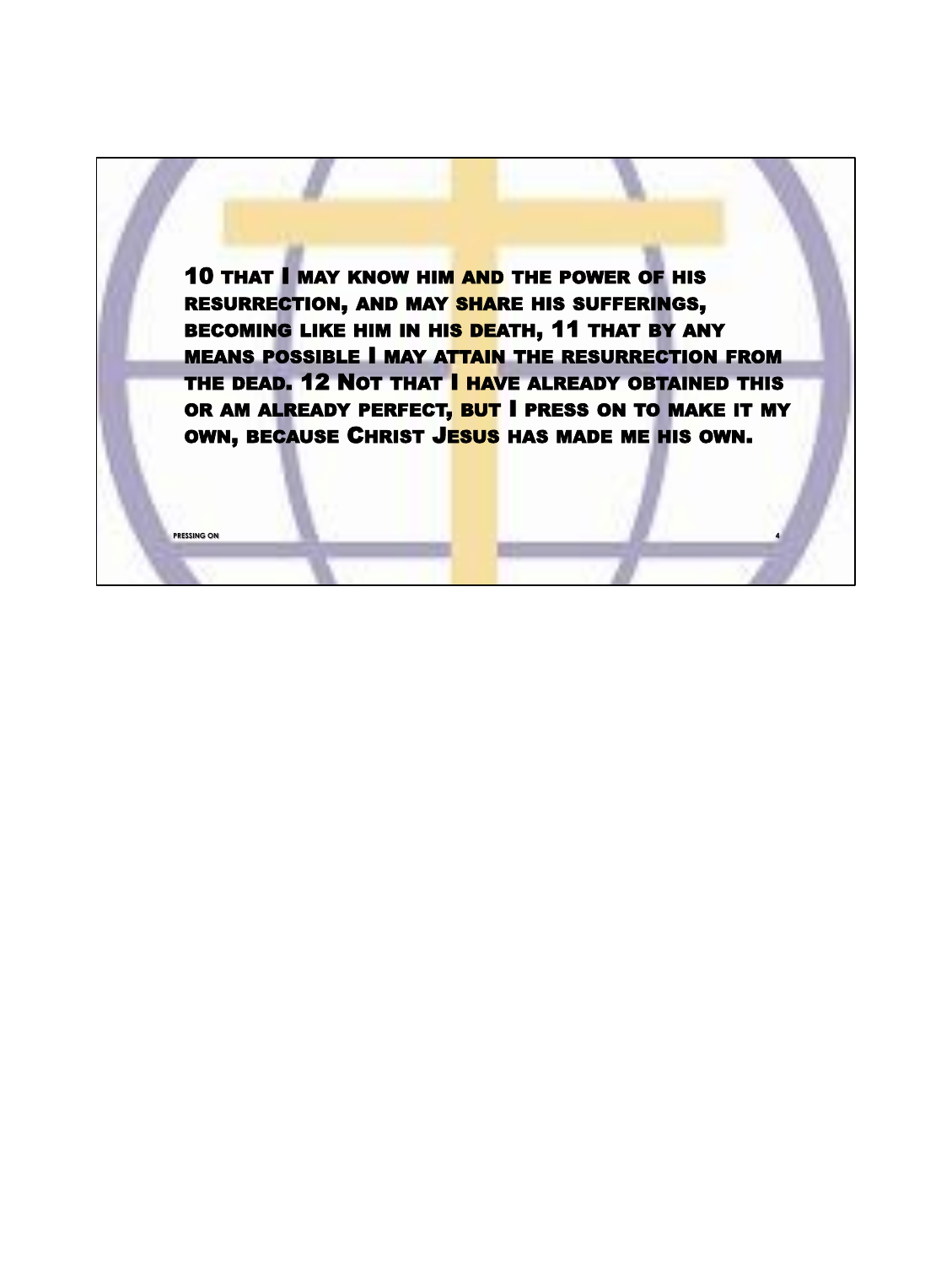13 Brothers, I do not consider that I have made it my own. But one thing I do: forgetting what lies behind and straining forward to what lies ahead, 14 I press on toward the goal for the prize of the upward call of God in Christ Jesus." (Php 3:4-14 ESV)

**PRESSING ON 5**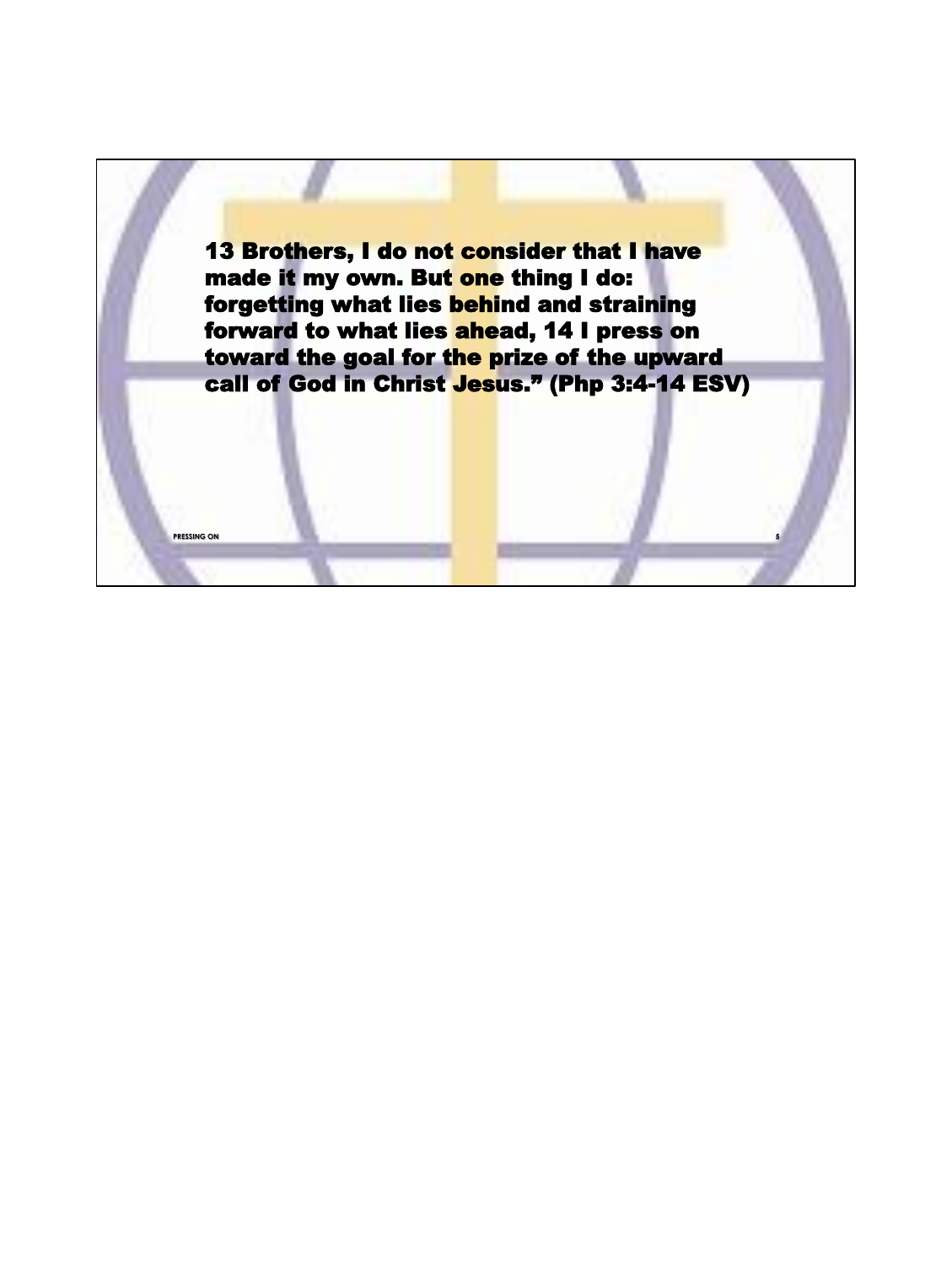

During today's sermon, let us stop and think how Paul viewed life in his new relationship with Christ and what we can learn and apply in our life.

As we consider this topic, we must always consider who is the central figure in these writings. We must never forget that Jesus, the eternal son of God, is the central figure. We can learn from the apostle Paul what is an appropriate response to Jesus.

As we know, from the book of Acts, Jesus revealed himself to the apostle Paul in a very dramatic way. Paul was a devout and zealous Pharisee. He had gone on a mission to persecute Christians thinking that he was doing God's work.

In Acts 9, we read that Paul had a profound hatred against the disciples of the Lord. He had asked and was given permission to go to Damascus to catch Christians, both men and women, to bring them back bound to Jerusalem. As he was going to complete his oppressive and persecutory mission, Jesus revealed himself to the apostle Paul who was at the time named Saul. He asked Saul a very pointed question.

(Next slide)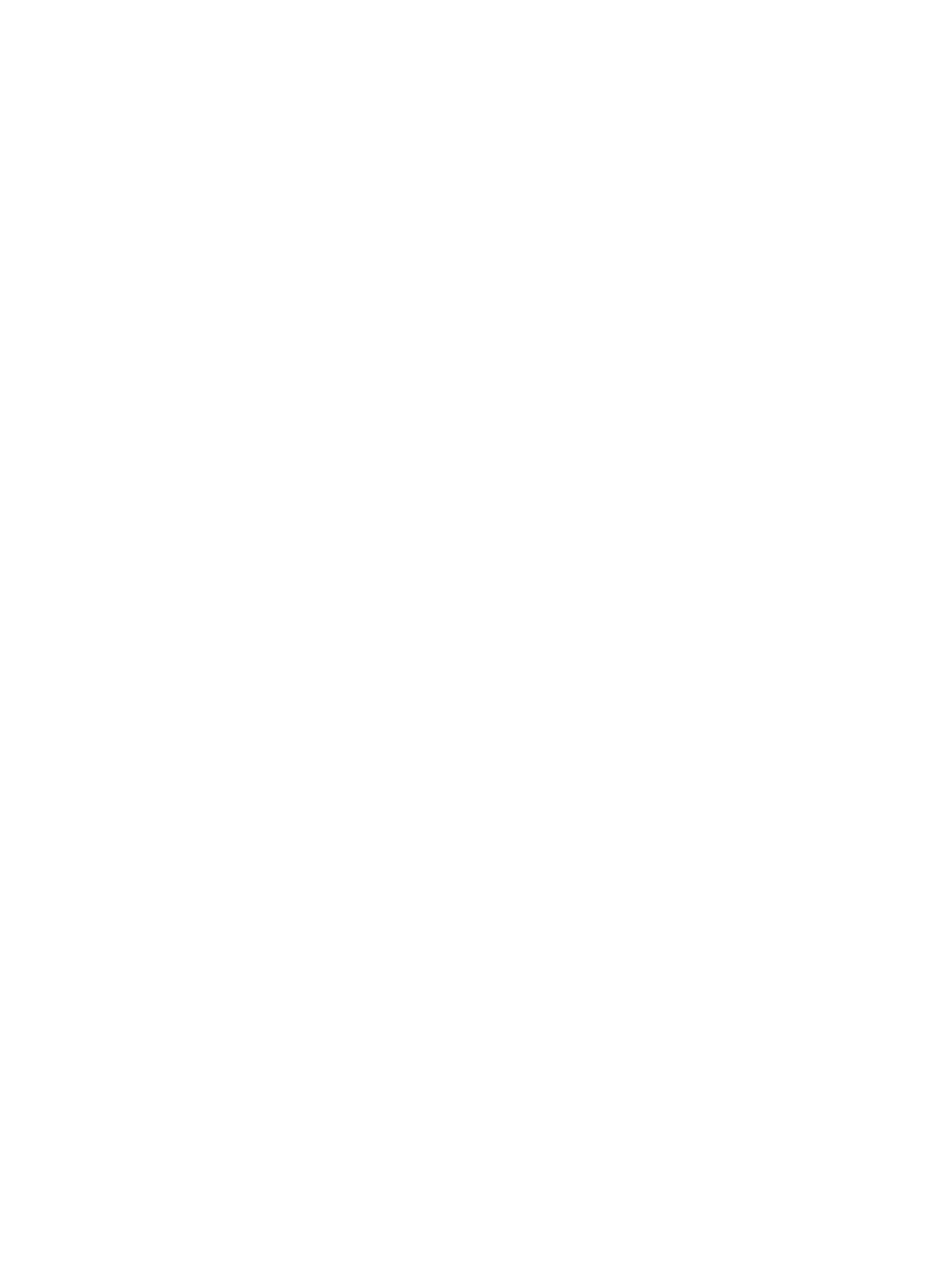

What a shock that was for Paul (Saul). His zeal as a Pharisee caused him to hate "the followers of The Way". In his mind, he had no doubt that he was serving God.

Jesus, being the head of the church and his disciples part of his body, took the persecution of his disciples very personally. Persecuting followers of Jesus is equivalent to persecuting Jesus.

From the time of this encounter and beyond, the life of Paul was completely transformed as he participated in God's special mission for him.

His life was completely transformed. God made Paul a very special blessing to all generations that followed his life. We still have his writings today, inspired writings which God has used, uses and will use to transformed millions of lives.

Prior to his conversion, Paul had all kinds of credentials, some he inherited and some he worked very hard to attain. The following is his resume.

.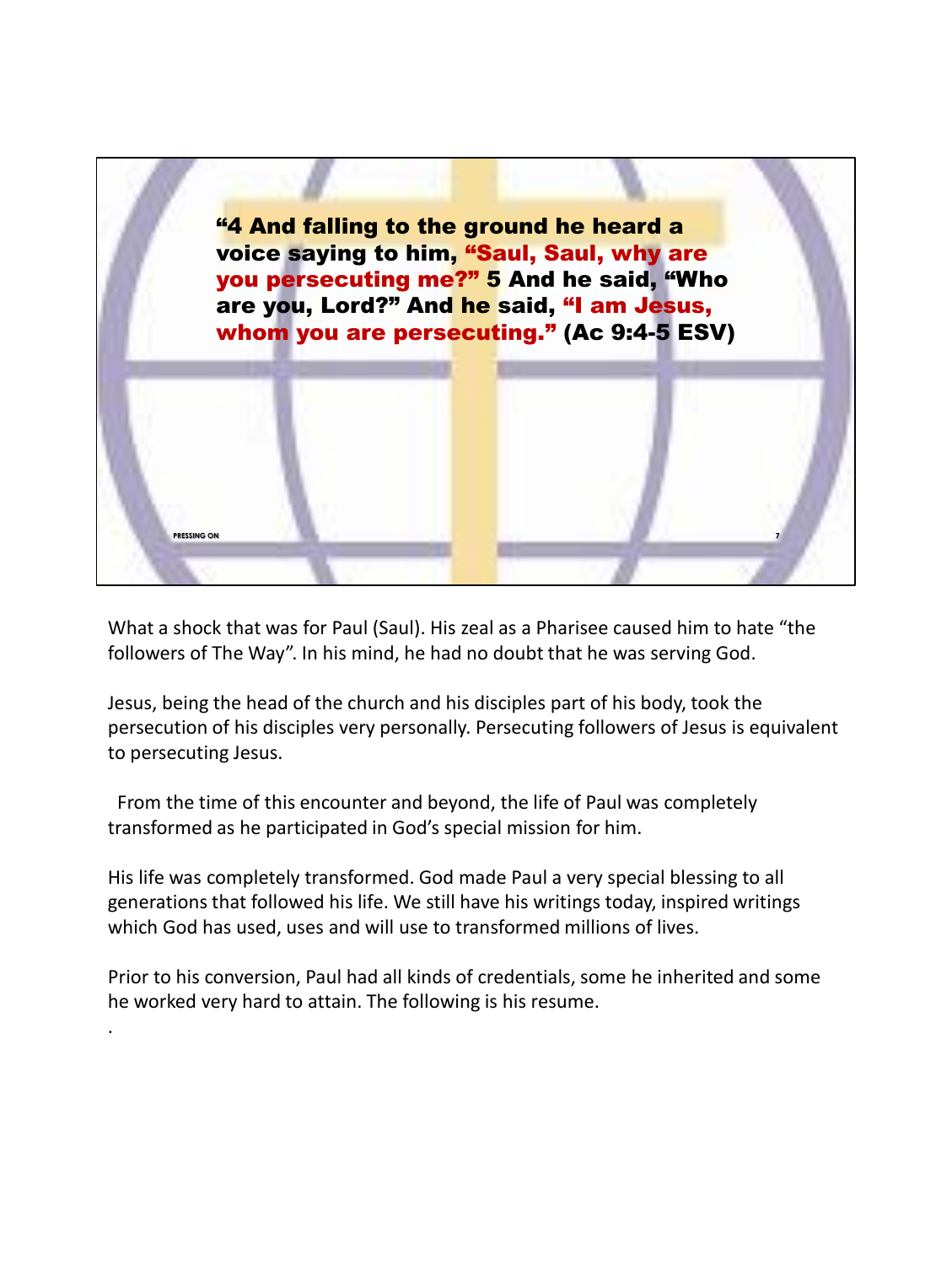

In his time, prior to his conversion, Paul was a very well respected man among the elite of his society. He was also well known by others.

His zealousness was widespread, that at first, the disciples of Jesus had difficulty trusting him. "**And when he had come to Jerusalem, he attempted to join the disciples. And they were all afraid of him, for they did not believe that he was a disciple." (Ac 9:26 ESV).**

From being very proud of his past, Jesus miraculous meeting with him completely transformed his life and his perception of his past accomplishments and worldly achievements.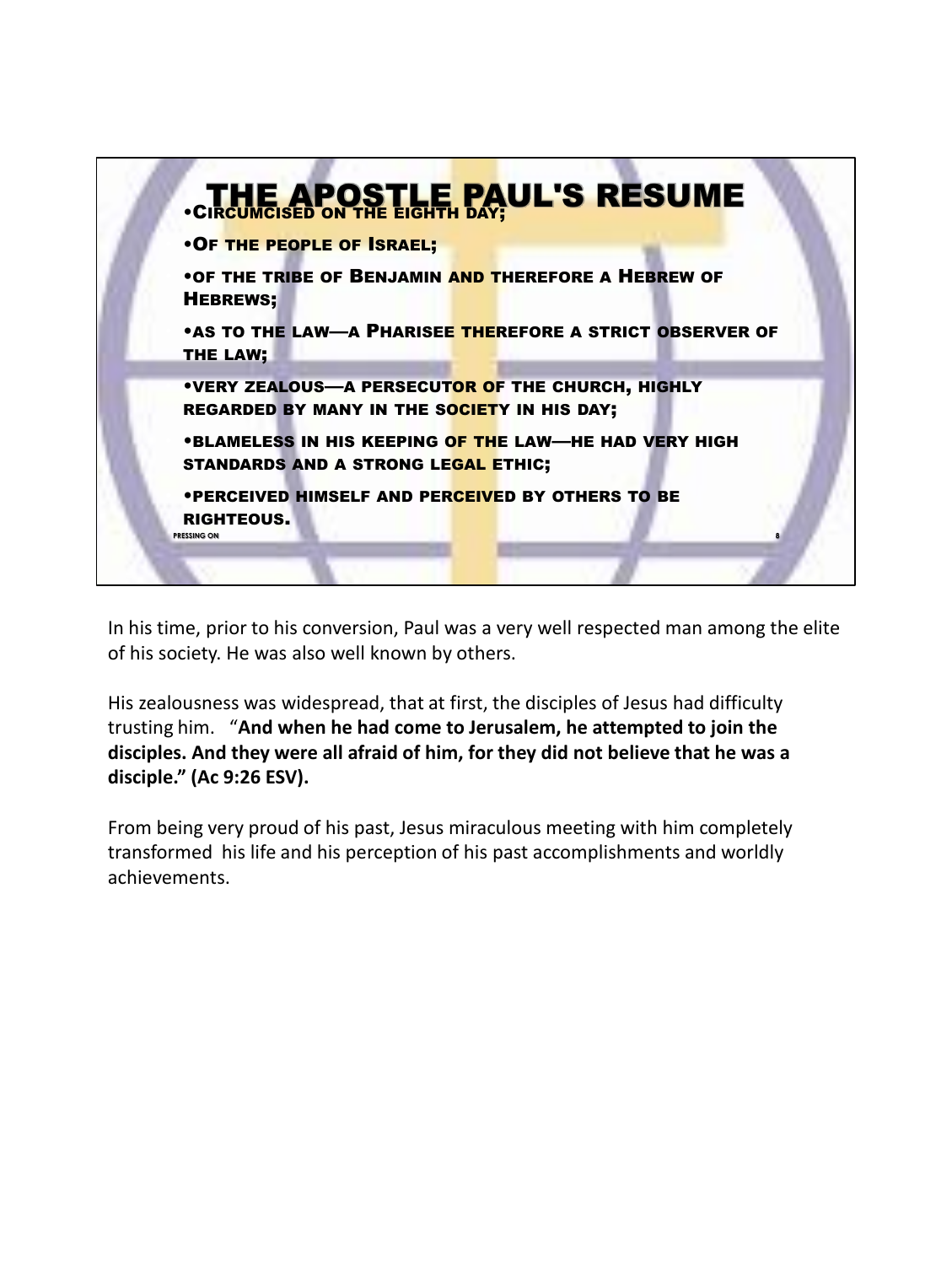

Everything in Paul's past paled in comparison compared to his knowing of Jesus. "Paled in comparison" does not appropriately reflect Paul's attitude towards his past.

He considered the things lost in his past as **rubbish— skubalon skoo'-bal-on**—which the Strong's Concordance defines in the following way:  $\frac{1}{1}$  any refuse, as the excrement of animals, offscourings, rubbish, dregs 1a) of things worthless and detestable.

Obviously, his past was not the focus of his attention because of the newness of life found in Jesus Christ . He was willing to let those things behind to gain Christ and to be found in Christ.

He realized that his righteousness was worth nothing as zealous as he was prior to his conversion. He realized that his righteousness from law-keeping was worthless. Only a righteousness coming from faith in God counts for anything of eternal value.

Paul gave his relationship to Jesus top priority over everything in his life. He had faith in God just as Abraham did.

What were the results of placing their faith in God?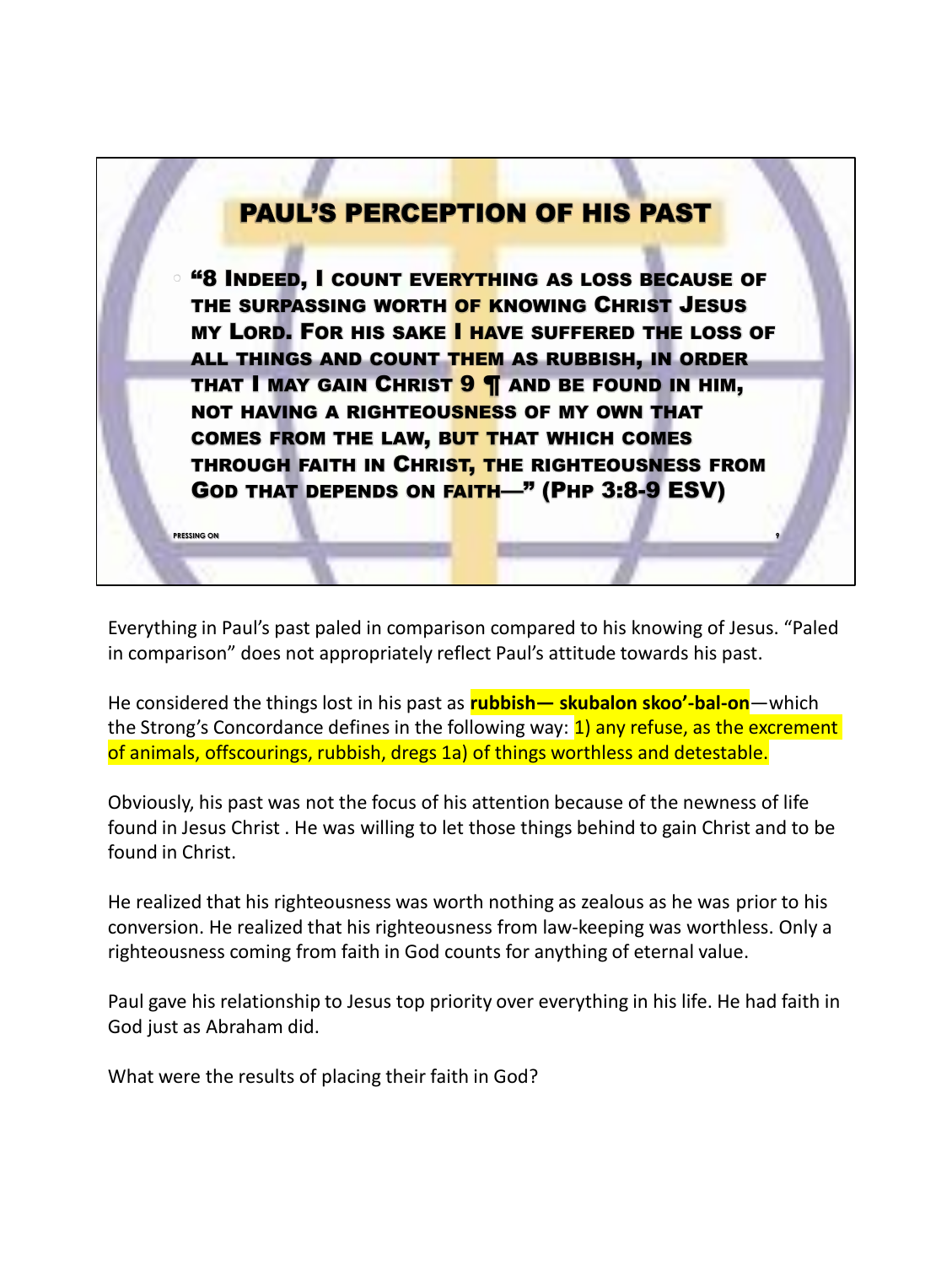(Next slide)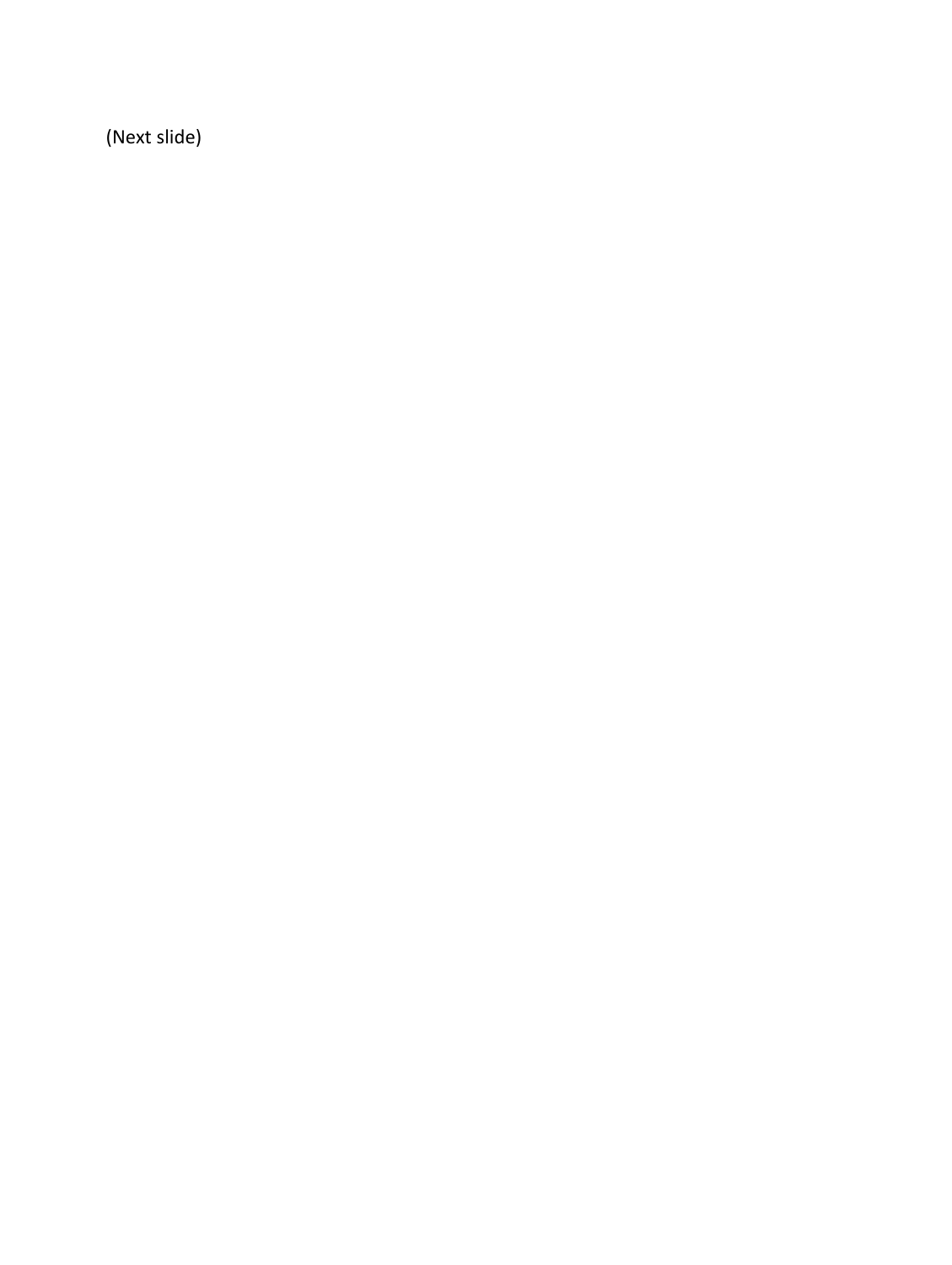

Abraham did not become perfect in the flesh but because of his faith and belief in God. God counted, considered him righteousness because he believed, because he had faith. He first believed and God gave him his righteousness.

The apostle Paul says exactly the same thing in Romans. *"3 For what does the Scripture say? 'Abraham believed God, and it was counted to him as righteousness.' 4 Now to the one who works, his wages are not counted as a gift but as his due. 5 And to the one who does not work but trusts him who justifies the ungodly, his faith is counted as righteousness, 6 just as David also speaks of the blessing of the one to whom God counts righteousness apart from works:" (Ro 4:3-6 ESV)*

God counts the ungodly who have faith in God as a righteous.

Because God counted them as righteous, did that mean that Abraham and David become physically perfect in the flesh?

Of course not. This is not what it means. Reading the Bible, we know Abraham and David were not perfect in the flesh. One thing the faithful men and women in the Bible had was faith in God, faith in Jesus. Because of it, in God's eyes, they were counted as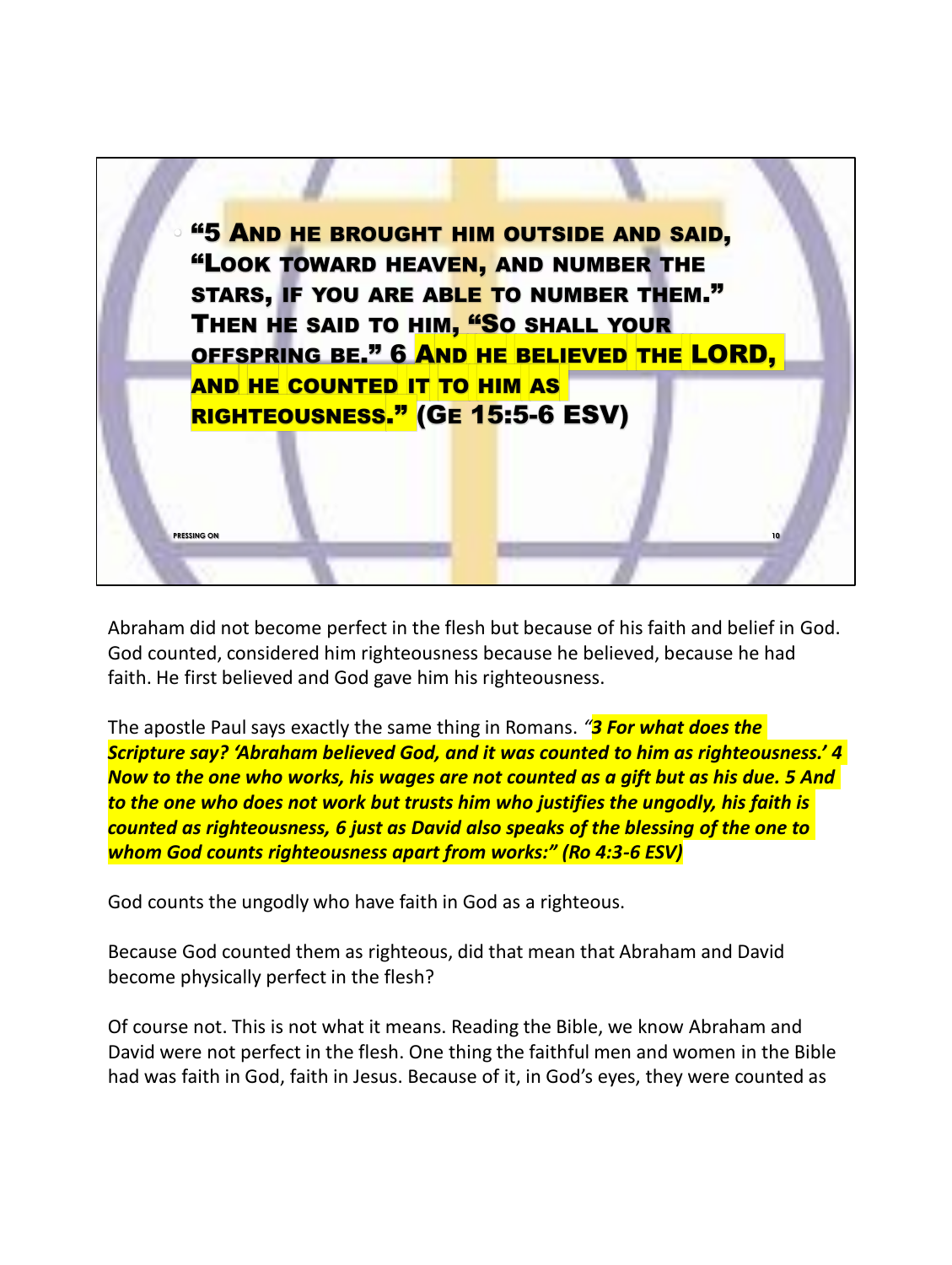righteous by God.

Jesus, by dying and taking the place of the ungodly, removed the penalty of sin which is death. When we come to faith in Jesus, God imputes his righteousness on us. He considers us righteous even if we are imperfect in the flesh still.

The apostle Paul is very clear in 1 Corinthians that Jesus is our righteousness. Through faith in Jesus, God also counts us as being righteous compared to being ungodly before becoming united with him.

The question which may arise is what part does the faith of Jesus and our human faith combined?

The Bible tells us very clearly that we do have a human responsibility to believe. When we embrace the righteousness provided by God the Father through Jesus resulting from his death, resurrection and ascension to heaven, God comes to live in us and we live in him. Our faith is in the faithfulness of Jesus Christ. Jesus is the object of our faith. Jesus is the perfect faithful one for us who saves. Consequently, our human faith is a participation in Jesus' perfect faithfulness.

This should give all of us great encouragement as we follow Christ. Every day, we exercise our faith in Christ. As his followers, we trust him for the outcome of our life.

Just as Abraham, David, the apostle Peter and others, will we mess up at times? Of course we will. Because God counts us as righteous does not mean that we live an ideal and perfect life. Our desire is to live a perfect life. We know our righteousness apart from God counts for nothing. We can only count on the true righteousness given to us in Christ.

The apostle Paul, in his epistles, tells us how to live in Christ and what to avoid as children of God*. "16 But I say, walk by the Spirit, and you will not gratify the desires of the flesh. 17 For the desires of the flesh are against the Spirit, and the desires of the Spirit are against the flesh, for these are opposed to each other, to keep you from doing the things you want to do." (Ga 5:16-17 ESV)*

Exercising our faith in Jesus, in God, therefore will affect how we live.

The following is what the apostle Paul said. (Next slide)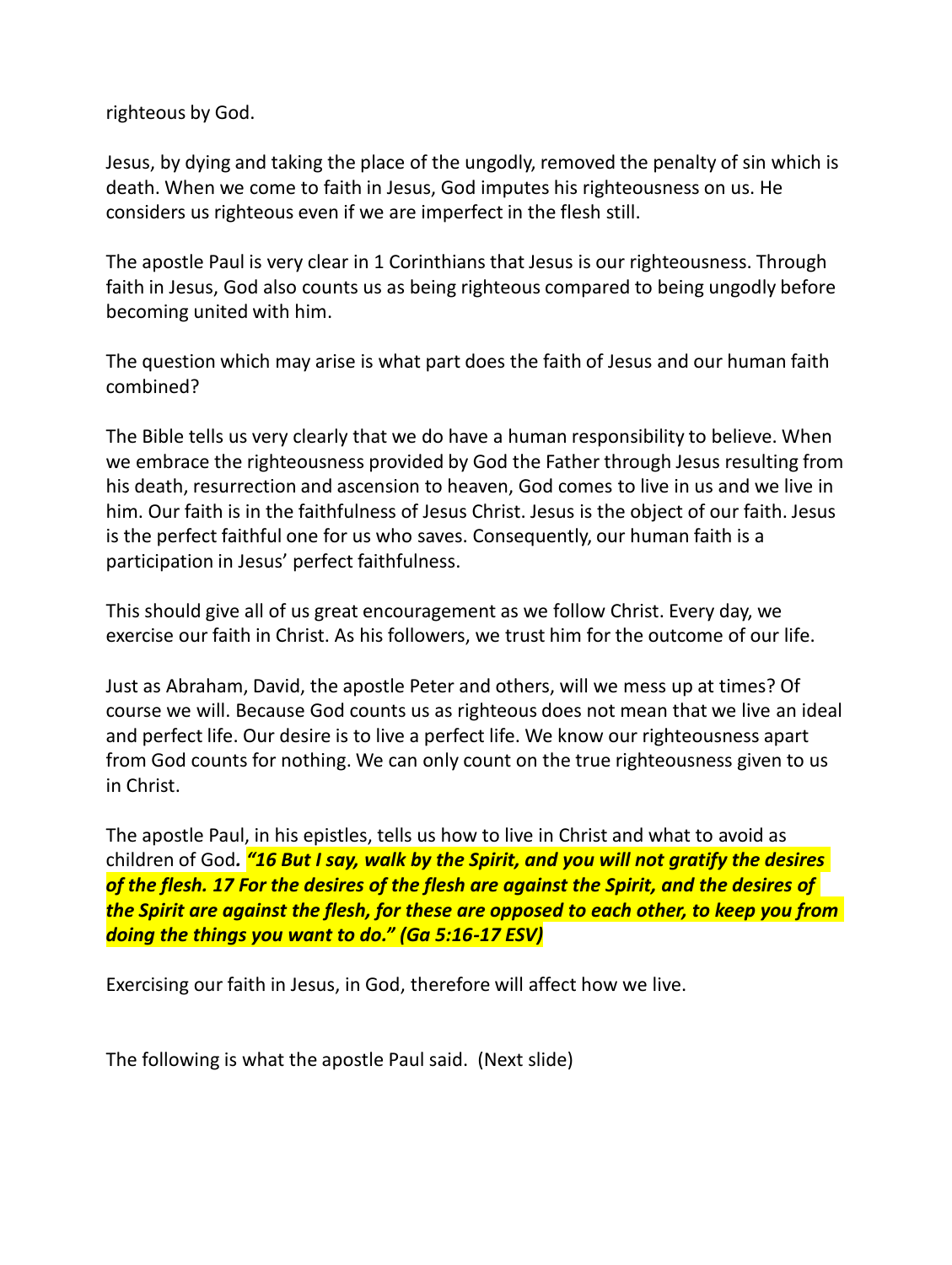

It is interesting what the apostle Paul says. He was forward-looking—looking forward to the resurrection from the dead .

Because Paul was still living his physical life, he realized that even if it was considered righteous by God through faith in him, he pressed on towards the goal because he realized that he now belonged to Jesus.

**"To press on"** comes from the Greek word *dioko dee-o'-ko which means metaphorically (in a figure of speech), 5) metaph., to pursue 5a) to seek after eagerly, earnestly endeavour, to acquire* (**Strong's Concordance**).

The apostle Paul took his calling very seriously. Because he knew he was considered righteous by God through faith, he sought eagerly, with zeal, with enthusiasm to obey and to follow Jesus. The obedience is not a cause of righteousness, it is the result of righteousness imputed or given to us by God.

Consequently, the apostle Paul pressed on, pushed himself, because he did not belong to himself anymore. He belonged to Christ. Knowing that he belonged to God caused them to be joyous, contented, and focused.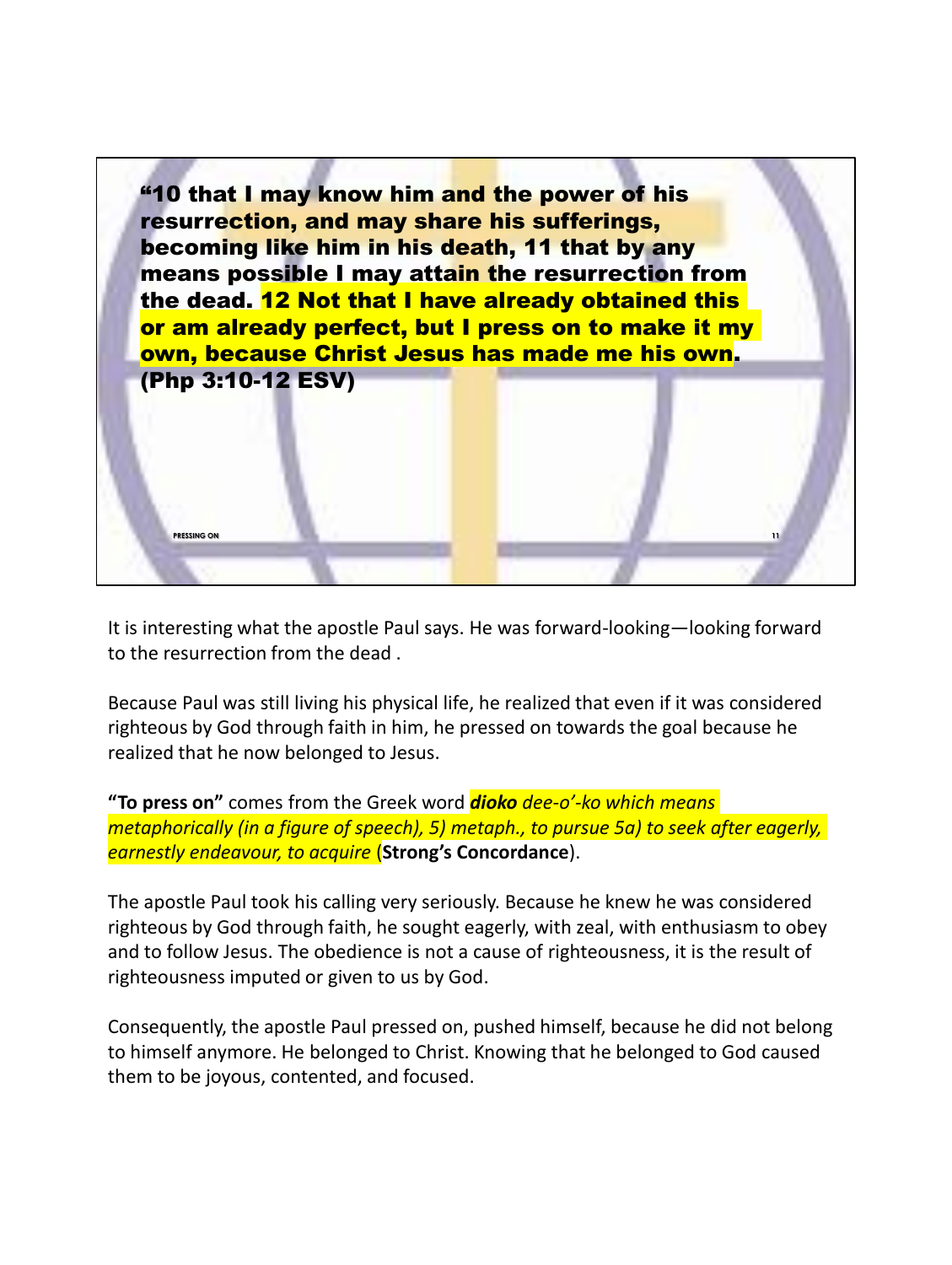Let us look again at how Paul looked at his life. (Next slide)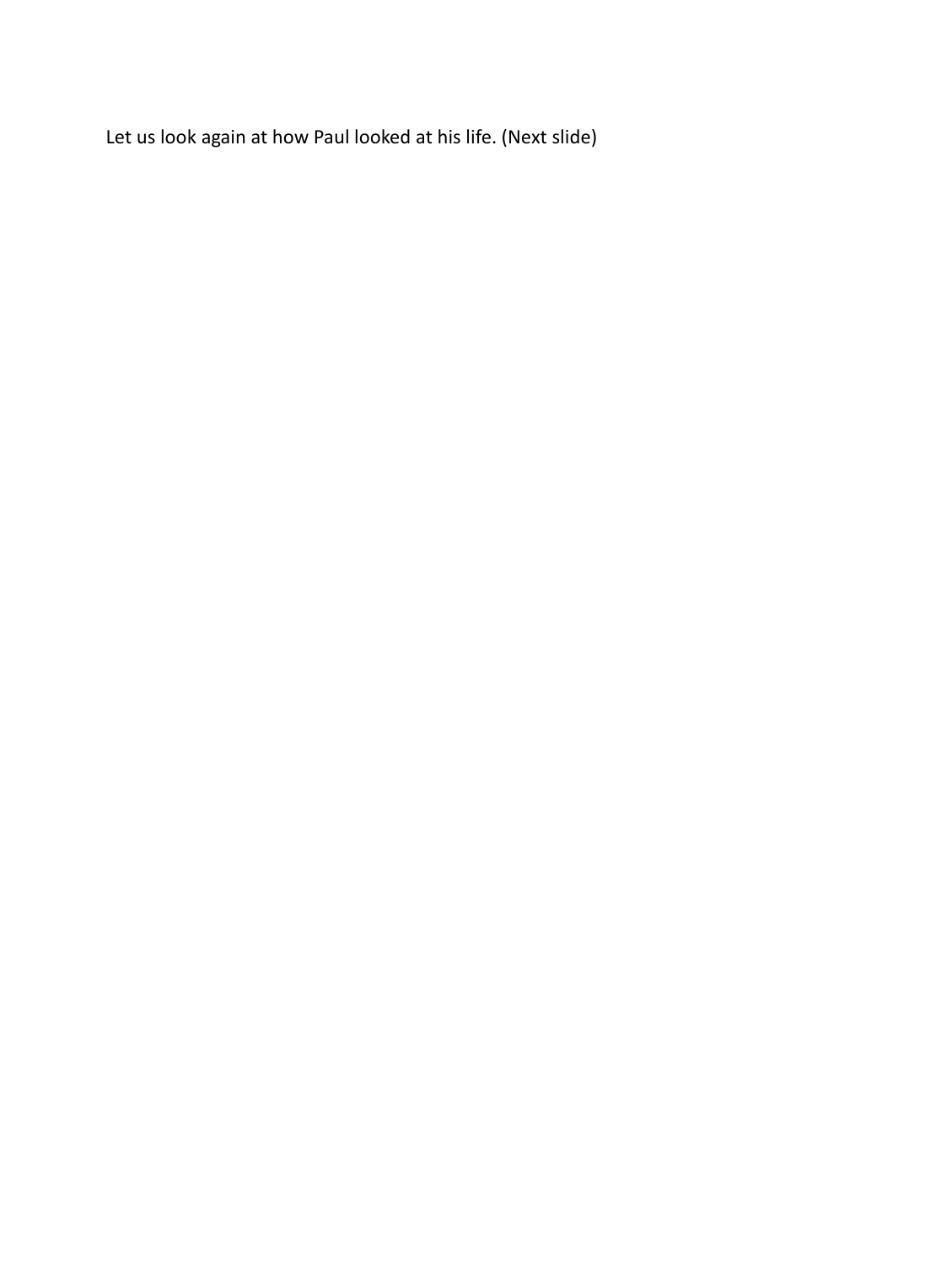"13 Brothers, I do not consider that I have made it my own. But one thing I do: forgetting what lies behind and straining forward (reaching forward – NJKV) to what lies ahead, 14 I press on toward the goal for the prize of the upward call of God in Christ Jesus." (Php 3:13-14 ESV)

"Friends, don't get me wrong: By no means do I count myself an expert in all of this, but I've got my eye on the goal, where God is beckoning us onward—to Jesus." (Php 3:13 Message) **PRESSING ON**

If anyone had reasons to be shackled by his past, it was the apostle Paul. He had caused untold and countless sufferings and heartaches. He participated in the murder of Stephen. He caused great pain and anguish to Christians, to their families, to their children and I am sure even to unconverted relatives who were concerned about what the apostle Paul was doing as he pursued in persecuted Christians.

**12**

Can we imagine what it must have been like to be at home and to have Saul (Paul's old name), knock at your door. I'm sure there was panic, pleading from these people not to be separated from their children, etc...

Paul did not let his past behaviour be the daily focus of his life. The daily focus of his life was serving God, serving Jesus and pressing on towards the goal of eternal life, encouraging others to do the same.

What can we learn from the life of Paul?

None of us have perfect past prior to conversion. Even during our Christian walk, we have made mistakes and have sinned just like David, like Abraham and like the apostle Peter who denied Jesus and who, at one time in his post conversion life, acted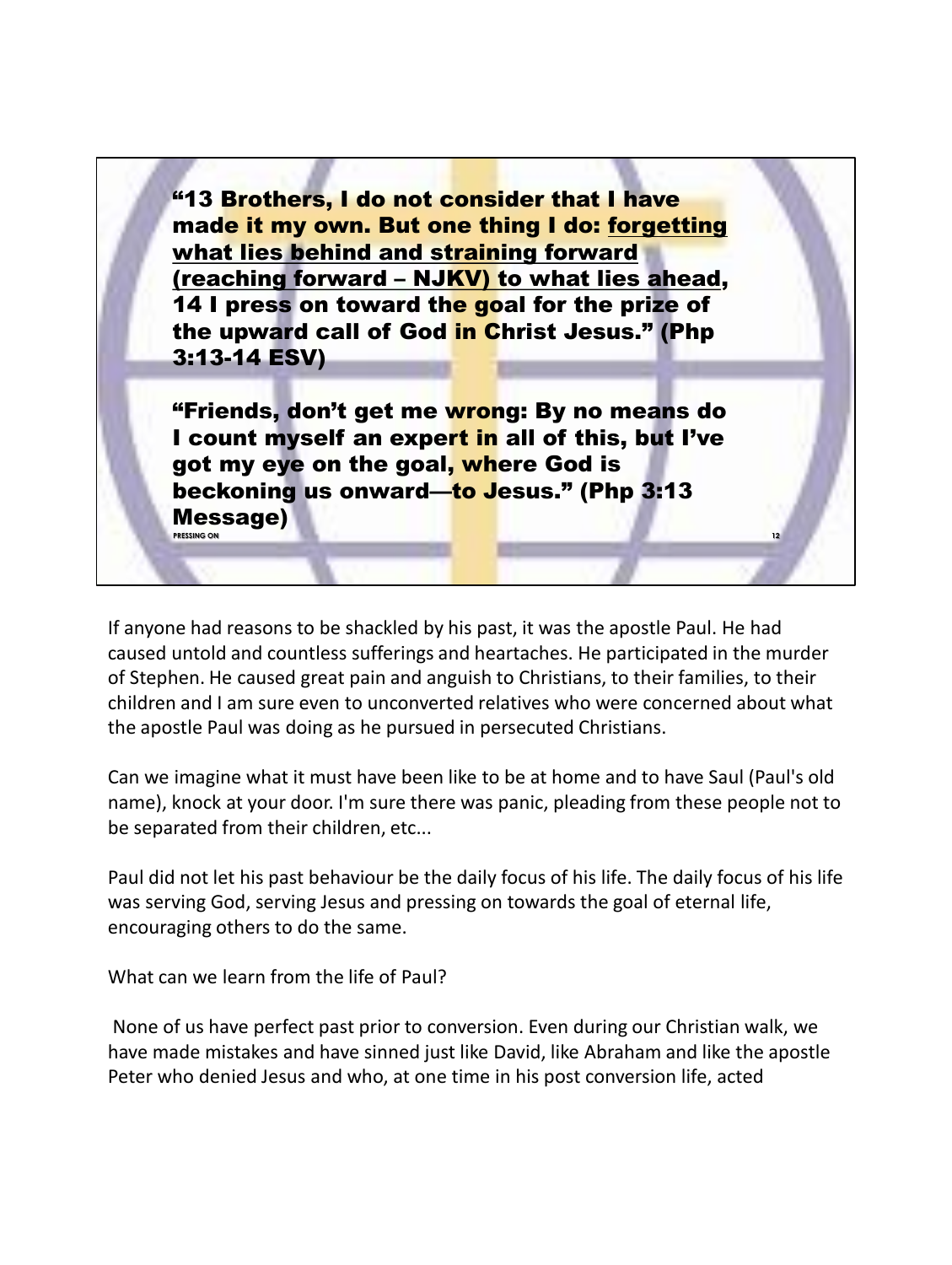inappropriately because of his fear of man. He feared those of the circumcision and he acted hypocritically (Galatians 2).

These all sinned because of human weakness. However, the orientation of their life was directed by their faith in God who considered them righteous.

Do we let our past rob us of the joy of our present relationship with Jesus? Does it stop us from eagerly seeking God and from eagerly pressing on and straining forward to what lies ahead in Christ.

The apostle Paul did not deny his terrible past. But in Christ, he made peace with it. He stopped carrying unnecessary guilt, shame and self-condemnation because he now belonged to Christ. Belonging to Christ made all the difference for him. Does it for us?

He responded to God who beckoned him forward through the Holy Spirit.